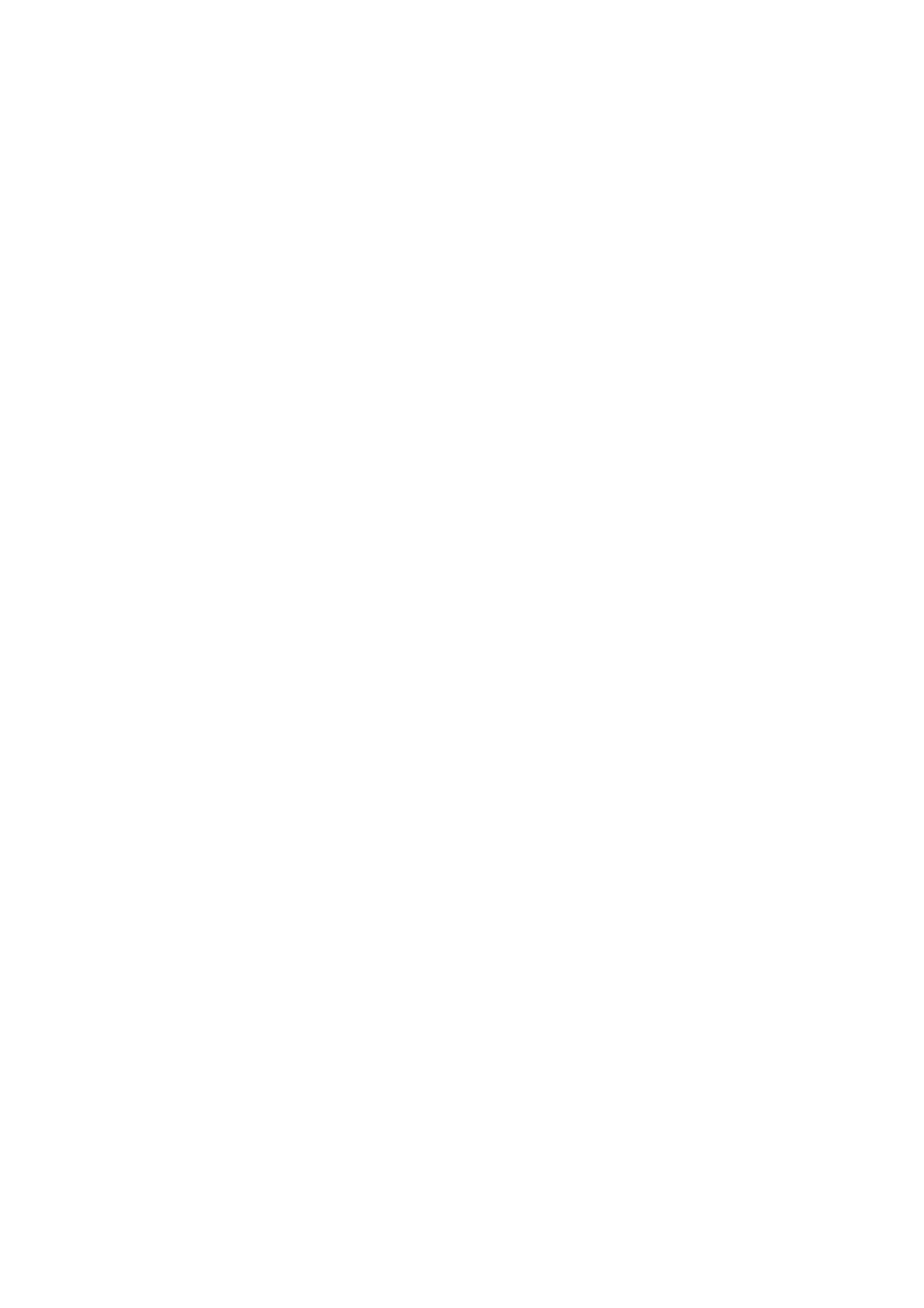# **UNJUSTIFIABLE HARDSHIP REPORT**

## **PRECIS**

Mr Ian Do in conjunction with a syndicate, has applied for a Dentist's Surgery fit-out of two existing shops within a Heritage Listed Building.

The Surgery will consist of three (3) individual chairs and supporting rooms/facilities.

At present there are no toilet facilities of any kind in the shops.

There are no other operating dental facilities within York or the surrounding towns of Quairading, Beverly or Brookton.

The closest facilities are approximately 30 kilometres away at Northam which are increasingly difficult to get to for an aging population that are mostly only likely to have ambulant disabilities.

There is a requirement for the front of the building to be accessible as it is considered to be a *new part* of a building, (see addendum definitions).

However, the remainder of the building is considered to be subject to Section "D3.4 Exemptions" of the Disability (Access to Premises-Buildings) Standards 2010, (see addendum), as neither the Dentist or Patient are able to utilise or to be employed in the area at the rear of the receptionist area, inclusive of the surgery/Dentist Chair areas and access. This is due to the fact that a standard Dental Surgery is not equipped or able to provide services to people who have a disability of a nature that prevents them from getting into and out of a Dentist's chair without assistance, due to the fact that a dentist may not be capable of assisting people with such disabilities and the treatment may be better in more safely provided at another facility e.g. a hospital.

In addition Dentists with similar disabilities are unable to provide a dental service as it is impractical for them to provide treatment using standard Dentist's chairs, tools and facilities, (see Addendum supporting letters from the Dentist Association).

Further to this to provide access for any assistants or friends or relatives of any patients would require enlargement of the access via the hallway and around the patients chairs that would prevent the installation of the chairs altogether, which would also constitute Unjustifiable Hardship.

The provision of accessibility is not just for people in wheelchairs, it includes accessibility for people with ambulant disabilities and the ambulant accessible facility will provide such access.

The application has been referred to the State Administrative Tribunal, (SAT), for approval under the Disability Discrimination Act 1992 and Equal Opportunity Act 1984 as the Tribunal believes that the Council is the appropriate Authority to approve the exemption under the Disability Discrimination Act 1992. This is borne out in the Act where it says it is an offence for the "Local Council" not to comply with the standard unless subject to the exemptions.

Below is an excerpt from the "Access To Premises Standards" as required by the "Amended Disability Discrimination Act 1992" which lists out the requirements for consideration and approval of a concession under "Unjustifiable Hardship":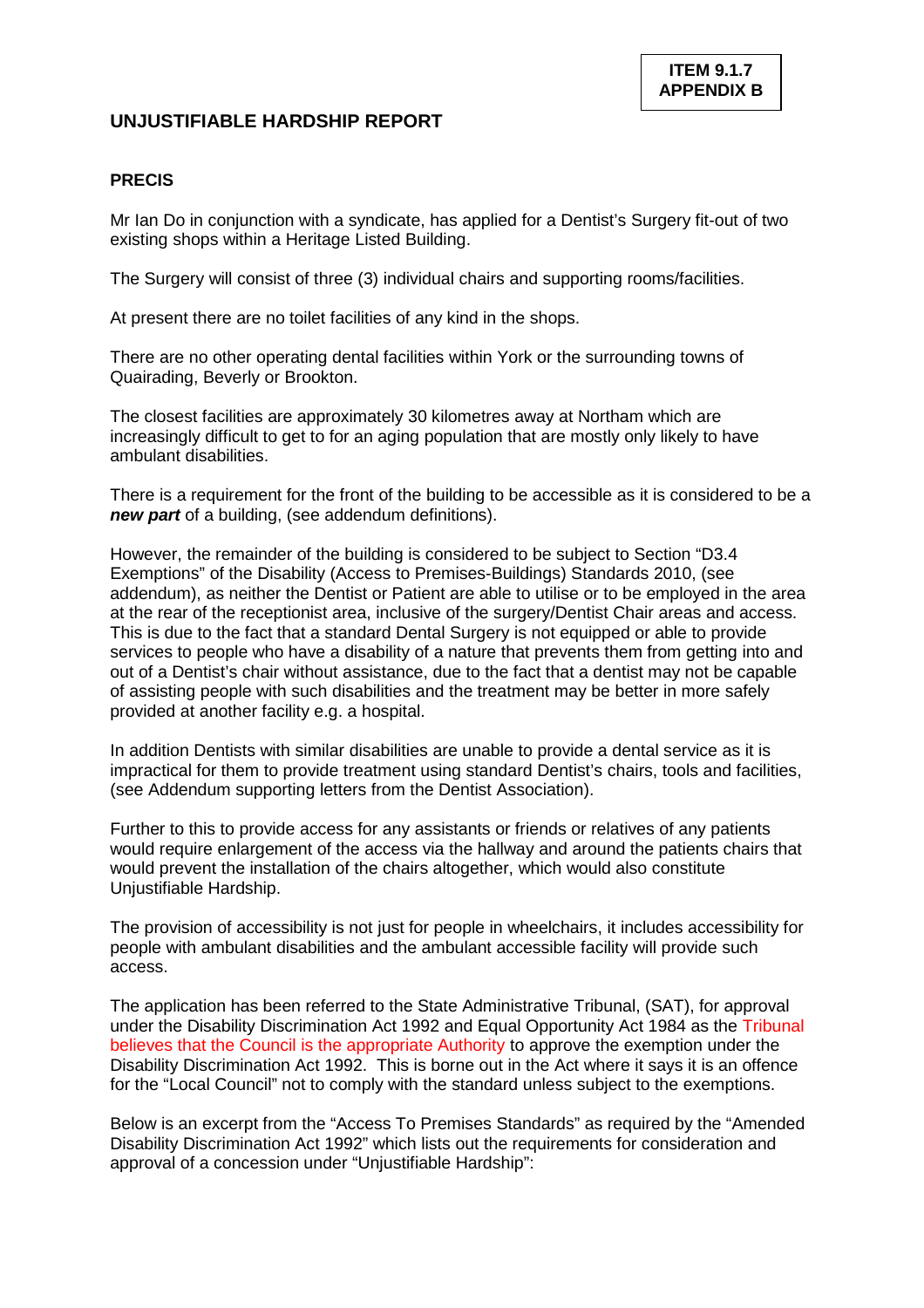- *"4.1 Unjustifiable hardship*
	- *(1) It is not unlawful for a person to fail to comply with a requirement of these Standards if, and to the extent that, compliance would impose unjustifiable hardship on the person.*
	- *(2) However, compliance is required to the maximum extent not involving unjustifiable hardship."*

Example – While enlarging a lift may impose unjustifiable hardship, upgrading the lift controls panel to provide braille and tactile buttons may not.

- *(3) "In determining whether compliance with a requirement of these Standards would involve unjustifiable hardship, all relevant circumstances of the particular case are to be taken into account, including the following:*
	- *(a) any additional capital, operating or other costs, or loss of revenue, that would be directly incurred by, or reasonably likely to result from, compliance with the requirement;*
	- *(b) any reductions in capital, operating or other costs, or increases in revenue, that would be directly achieved by, or reasonably likely to result from, compliance with the requirement;*
	- *(c) the extent to which the construction of the building has or will be financed by government funding;*
	- *(d) the extent to which the building:*
		- *(i) is used for public purposes; and*
		- *(ii) has a community function;*
	- *(e) the financial position of a person required to comply with these Standards;*
	- *(f) any effect that compliance with the requirement is reasonably likely to have on the financial viability of a person required to comply;*
	- *(g) any exceptional technical factors (such as the effect of load bearing elements on the structural integrity of the building) or geographic factors (such as gradient or topography), affecting a person's ability to comply with the requirement;*
	- *(h) financial, staffing, technical, information and other resources reasonably available to a person required to comply with these Standards, including any grants, tax concessions, subsidies or other external assistance provided or available;*
	- *(i) whether the cost of alterations to make a premises accessible is disproportionate to the value of the building, taking into consideration the improved value that would result from the alterations;*
	- *(j) benefits reasonably likely to accrue from compliance with these Standards, including benefits to people with a disability, to building users or to other affected persons, or detriment likely to result from non-compliance;*
	- *(k) detriment reasonably likely to be suffered by the building developer, building certifier or building manager, or people with a disability or other building users, including in relation to means of access, comfort and convenience, if compliance with these Standards is required;*
	- *(l) if detriment under paragraph (k) involves loss of heritage significance the extent to which the heritage features of the building are essential, or merely incidental, to the heritage significance of the building;*
	- *(m)any evidence regarding efforts made in good faith by a person to comply with these Standards, including consulting access consultants or building certifiers;*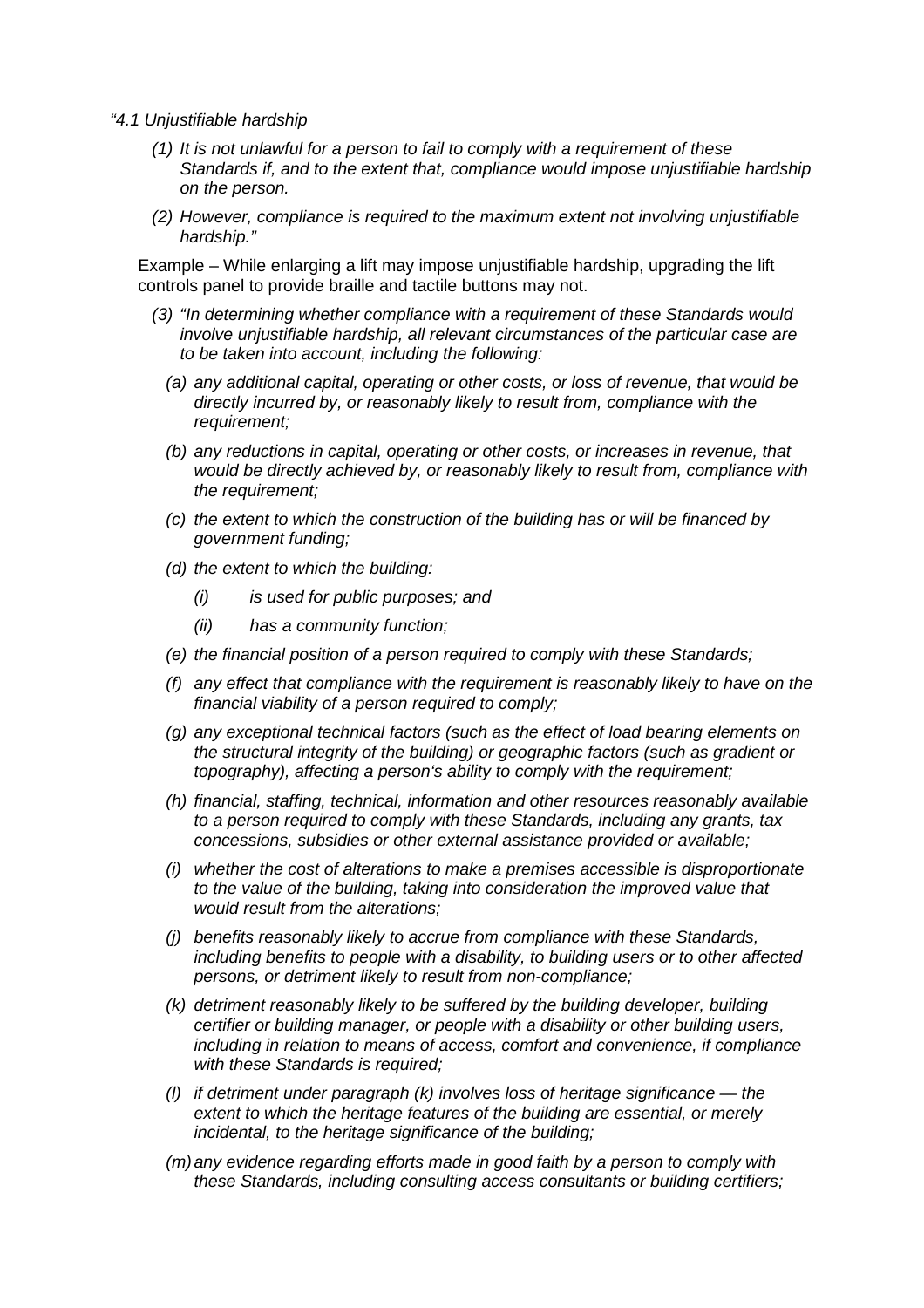- *(n) if a person has given an action plan to the Commission under section 64 of the Act — the terms of the action plan and any evidence about its implementation;*
- *(o) the nature and results of any processes of consultation, including at local, regional, State, national, international, industry or other level, involving, or on behalf of, a building developer, building manager or building certifier and people with a disability, about means of achieving compliance with the requirement, including in relation to the factors listed in this subsection;*
- *(p) any decisions of a State or Territory body established to make recommendations to building authorities about building access matters.*
- *(4) If a substantial issue of unjustifiable hardship is raised having regard to the factors mentioned in subsection (3), the following additional factors are to be considered:*
	- *(a) the extent to which substantially equal access to public premises is or may be provided otherwise than by compliance with these Standards;*
	- *(b) any measures undertaken, or to be undertaken, by, on behalf of, or in association with, a person or organisation to ensure substantially equal access.*
- *(5) For these Standards, unjustifiable hardship is to be interpreted and applied having due regard to the scope and objects of the Act (in particular the object of removing discrimination as far as possible) and the rights and interests of all relevant parties."*

## **ASSESSMENT**

At present anyone working within the shops has no access to facilities for people with disabilities within the shop. In providing an ambulant accessible facility the Dental Surgery is actually increasing accessibility within the existing building to people with a wide range of ambulatory disabilities.

Notwithstanding this full complying access is provided to the front reception and waiting area of the Surgery.

It is believed that the proposal complies with two parts of the Access to Premises Standards that warrant exemption from application of all of the Access to Premises Requirements.

- 1) An exemption under "D3.4 Exemptions" of the Disability (Access to Premises-Buildings) Standards 2010, (see addendum).
- 2) Unjustifiable Hardship under the Disability (Access to Premises-Buildings) Standards 2010.

These are addressed below:

#### **1. Exemption under "D3.4 Exemptions" of the Disability (Access to Premises-Buildings) Standards 2010.**

There is a requirement for the front of the building to be accessible as it is considered to be a *new part* of a building, (see addendum definitions).

However, the remainder of the building is considered to be subject to Section "D3.4 Exemptions" of the Disability (Access to Premises-Buildings) Standards 2010, (see addendum), as neither the Dentist or Patient are able to utilise or to be employed in the area at the rear of the receptionist area, inclusive of the surgery/Dentist Chair areas and access.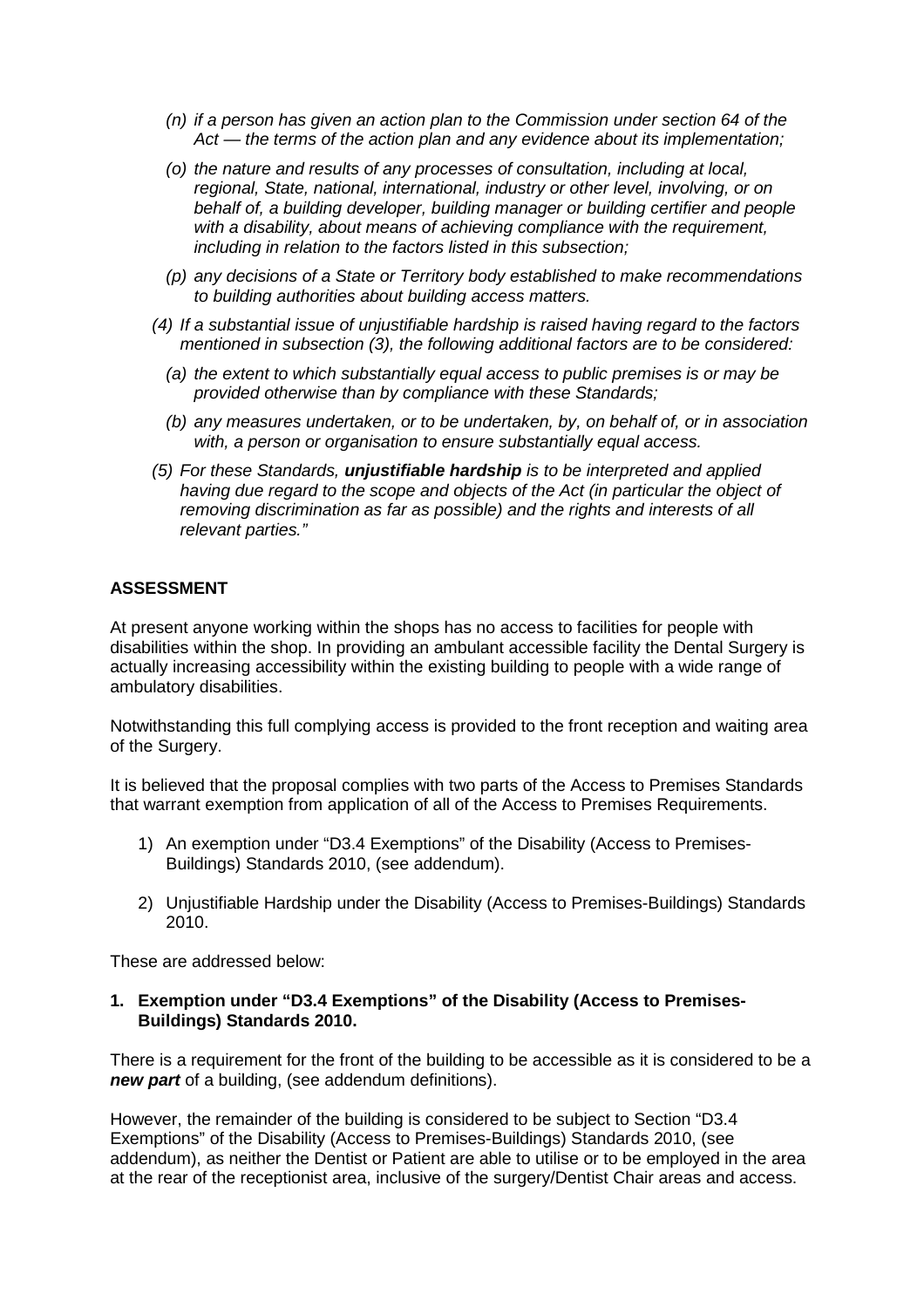This is due to the fact that there is restricted access around the chair and a significant risk in treating wheel chair bound patients in a standard Dental Surgery (see addendum letter from the Dental Association WA), and that a dentist may not be capable of assisting people with such disabilities.

In addition, Dentists with similar disabilities are unable to provide a dental service as it is impractical for them to provide treatment using standard Dentist's chairs, tools and facilities, (see Addendum supporting letters from the Dentist Association).

Further to this to provide access for any assistants or friends or relatives of any patients would require enlargement of the access via the hallway and around the patients chairs that would prevent the installation of any of the chairs altogether, which would also constitute Unjustifiable Hardship.

The provision of accessibility is not just for people in wheelchairs, it includes accessibility for people with ambulant disabilities the ambulant accessible facility will provide access for people with ambulant disabilities which is expected to make up the significant number of patients with disabilities due to the aging population and newly built retirement village/nursing home.

Dental facilities for wheel chair bound people from the nursing home would be arranged by the home.

### **2. Unjustifiable Hardship under the Disability (Access to Premises-Buildings) Standards 2010.**

It is believed that this case warrants "Unjustifiable Hardship" under the Disability (Access to Premises-Buildings) Standards 2010.

With respect to the specific individual clauses of the Disability (Access to Premises-Buildings) Standards 2010 relating to Unjustifiable Hardship responses are provided after the italicised quoted clauses.

### *"4.1 Unjustifiable hardship*

- **1)** *It is not unlawful for a person to fail to comply with a requirement of these Standards if, and to the extent that, compliance would impose unjustifiable hardship on the person.*
- *2) However, compliance is required to the maximum extent not involving unjustifiable hardship."*

#### *Example – While enlarging a lift may impose unjustifiable hardship, upgrading the lift controls panel to provide braille and tactile buttons may not.*

It is proposed to provide access to the front customer and reception area via an accessible automatic power door and path of travel. This would allow any disabled person in a wheel chair with an able bodied or ambulant disabled friend or relative to enter this area and wait for that person to undergo treatment. It would also allow clerical-type workers confined to a wheelchair to work in this area as they would have been able to should no toilet have been provided. Access for disabled people with ambulant disabilities will be fully compliant. Therefore, it is considered compliance is provided for the maximum extent not involving the hardship.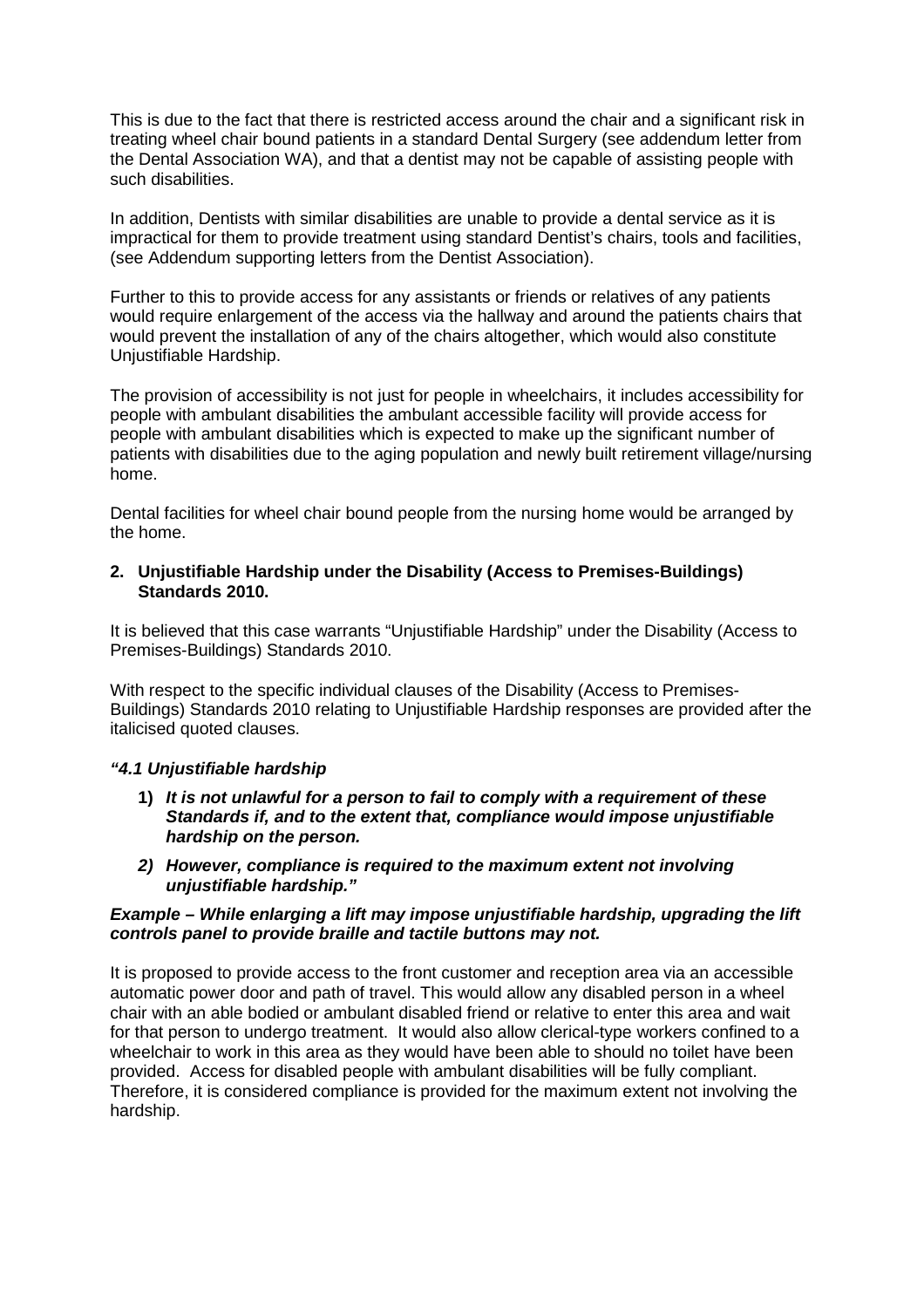- *3) In determining whether compliance with a requirement of these Standards would involve unjustifiable hardship, all relevant circumstances of the particular case are to be taken into account, including the following:*
	- *(a) any additional capital, operating or other costs, or loss of revenue, that would be directly incurred by, or reasonably likely to result from, compliance with the requirement;*

Three Dentist's chairs are required to make the new Dental Business viable, (this is outlined in the addendum entitled "Financial and Operation Viability). In brief, firstly the business requires three dentist's chairs to allow two dentists to operate on a continual basis and be able to service the high expected demand. This is due to the reasons that should one chair become inoperable it could take 7-10 days to be able to get a repair person to attend, diagnose, obtain parts and fix the chair in which case the third chair may be used. The third chair will also be needed for an attending specialist to use on a regular basis whilst the other chairs are being used. Secondly to make the business viable and service the setup and maintenance requirements/costs two chairs must be capable of being in continuous use.

### *(b) any reductions in capital, operating or other costs, or increases in revenue, that would be directly achieved by, or reasonably likely to result from, compliance with the requirement;*

Not being able to provide three chairs would reduce the ability to increase revenue for the reasons outlined in a).

### *(c) the extent to which the construction of the building has or will be financed by government funding;*

The building is in no way financed by government funding.

#### *(d) the extent to which the building: i. is used for public purposes; and*

*ii. has a community function;*

The building is not used for public purposes or community functions.

### *(e) the financial position of a person required to comply with these Standards;*

There is no claim for Unjustifiable Hardship with respect to the financial position of the persons required to comply with these standards.

### *(f) any effect that compliance with the requirement is reasonably likely to have on the financial viability of a person required to comply;*

Compliance will not specifically reasonably affect the financial viability of the individual persons required to comply.

### *(g) any exceptional technical factors (such as the effect of load bearing elements on the structural integrity of the building) or geographic factors (such as gradient or topography), affecting a person's ability to comply with the requirement;*

The shop is confined by its own strata lot and on either side by other existing strata titled and Heritage listed shops. The rear courtyard area is leased to the existing restaurant for seating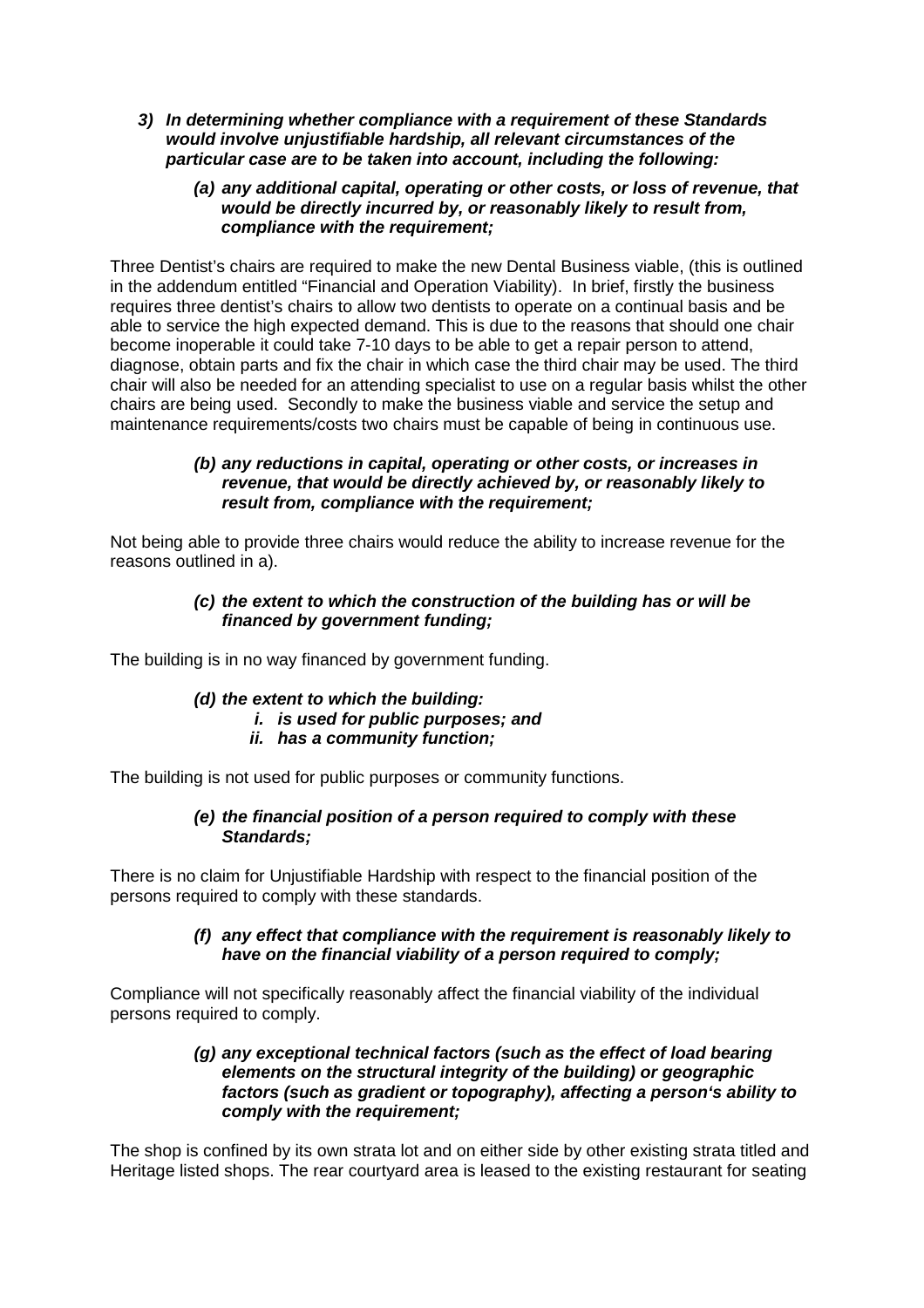and cannot be encroached upon. The frontage is restricted by the public footpath. Extension upwards would impact on the Heritage significance of the building as well as being cost prohibitive as it would restrict ground floor space and require the installation of a lift further affecting the financial viability of the proposal. The Heritage Listing, which is dealt with under section (l).

### *(h) financial, staffing, technical, information and other resources reasonably available to a person required to comply with these Standards, including any grants, tax concessions, subsidies or other external assistance provided or available;*

There are no additional resources provided to assist the project.

### *(i) whether the cost of alterations to make a premises accessible is disproportionate to the value of the building, taking into consideration the improved value that would result from the alterations;*

The cost of specific alterations is not disproportionate to the value of the building unless addition of an extra storey were able to be approved. However, this is restricted by the Heritage Requirements.

### *(j) benefits reasonably likely to accrue from compliance with these Standards, including benefits to people with a disability, to building users or to other affected persons, or detriment likely to result from noncompliance;*

People with disabilities confining them to a wheel chair are not able to be patients, dentists or dental nurses due to the limitations and risks in servicing wheel chair bound clients or the need have a particular level of mobility to carry out dental work in the dental chair area.

Therefore making the areas accessible would not provide any additional benefit to prospective employees and to make them accessible to associates of the patients would cause the facility not to be able to be built and in itself constitute unjustifiable hardship. Detriment would only occur if the associate had to wait in the waiting area and were not able to be with the patient. Providing complying access would prevent the facility from being built and would restrict access to dental facilities for the local population and surrounding towns. The closest facilities are approximately 30 kilometres away at Northam which are increasingly difficult to get to for an aging population that are mostly only likely to have ambulant disabilities.

### *(k) detriment reasonably likely to be suffered by the building developer, building certifier or building manager, or people with a disability or other building users, including in relation to means of access, comfort and convenience, if compliance with these Standards is required;*

The lack of provision of an ambulant accessible toilet facility to avoid discrimination for wheel chair bound persons who may consist of associates of patients or a clerical worker would prevent comfort, convenience and access to a toilet facility within the surgery for able bodied or ambulant disabled workers or patients, or for customers who become nauseous from treatment.

Lack of a third chair to provide additional room for compliance would also not allow a patient to remain to recover from pain, anesthesia or nausea if a third chair were not installed.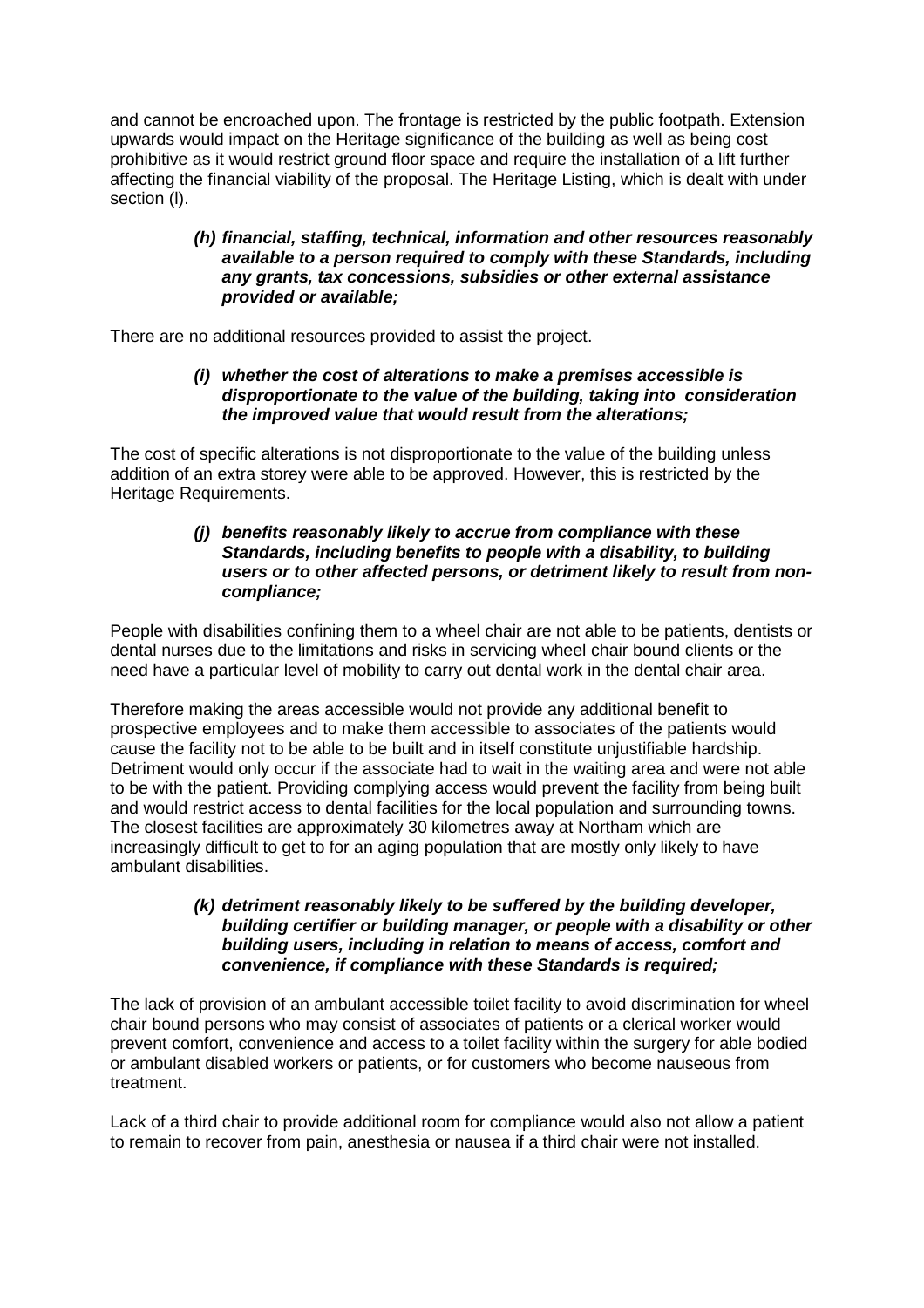### *(l) if detriment under paragraph (k) involves loss of heritage significance the extent to which the heritage features of the building are essential, or merely incidental, to the heritage significance of the building;*

The building is Heritage Listed, to afford enough room to allow the building to fully comply with access requirements would require significant enlargement of the building and therefore significant impact on the rear façade of the building that fronts a public courtyard and dining area, significantly modifying the original appearance of the building.

### *(m)any evidence regarding efforts made in good faith by a person to comply with these Standards, including consulting access consultants or building certifiers;*

The person/applicant is providing accessibility for people with ambulant disabilities and access to the front waiting area and clerical area for people confined to a wheel chair.

The applicant has also consulted with Council and Building Certifiers with respect to Heritage requirements and requirements under this standard to determine if there are other solutions.

### *(n) if a person has given an action plan to the Commission under section 64 of the Act — the terms of the action plan and any evidence about its implementation;*

No action plan is applicable or has been provided to the Commission.

*(o) the nature and results of any processes of consultation, including at local, regional, State, national, international, industry or other level, involving, or on behalf of, a building developer, building manager or building certifier and people with a disability, about means of achieving compliance with the requirement, including in relation to the factors listed in this subsection;*

The applicant has also consulted with Council and Building Certifiers with respect to Heritage requirements and requirements under this standard to determine if there are other solutions.

The Council has contacted via telephone the Human Rights Commission, The State Administrative Tribunal and the Western Australian Equal Opportunities Commission to obtain a ruling under the Disability (Access to Premises-Buildings) Standards 2010. All of these bodies were not able or willing to make a ruling under this Act.

### *(p) any decisions of a State or Territory body established to make recommendations to building authorities about building access matters.*

There are no similar rulings able to be accessed.

- *4) If a substantial issue of unjustifiable hardship is raised having regard to the factors mentioned in subsection (3), the following additional factors are to be considered:*
	- **(a)** *the extent to which substantially equal access to public premises is or may be provided otherwise than by compliance with these Standards;*

The premises is not a public premises and only non-wheel chair bound patients may be serviced. Use of the service is by appointment only. Notwithstanding this access is provided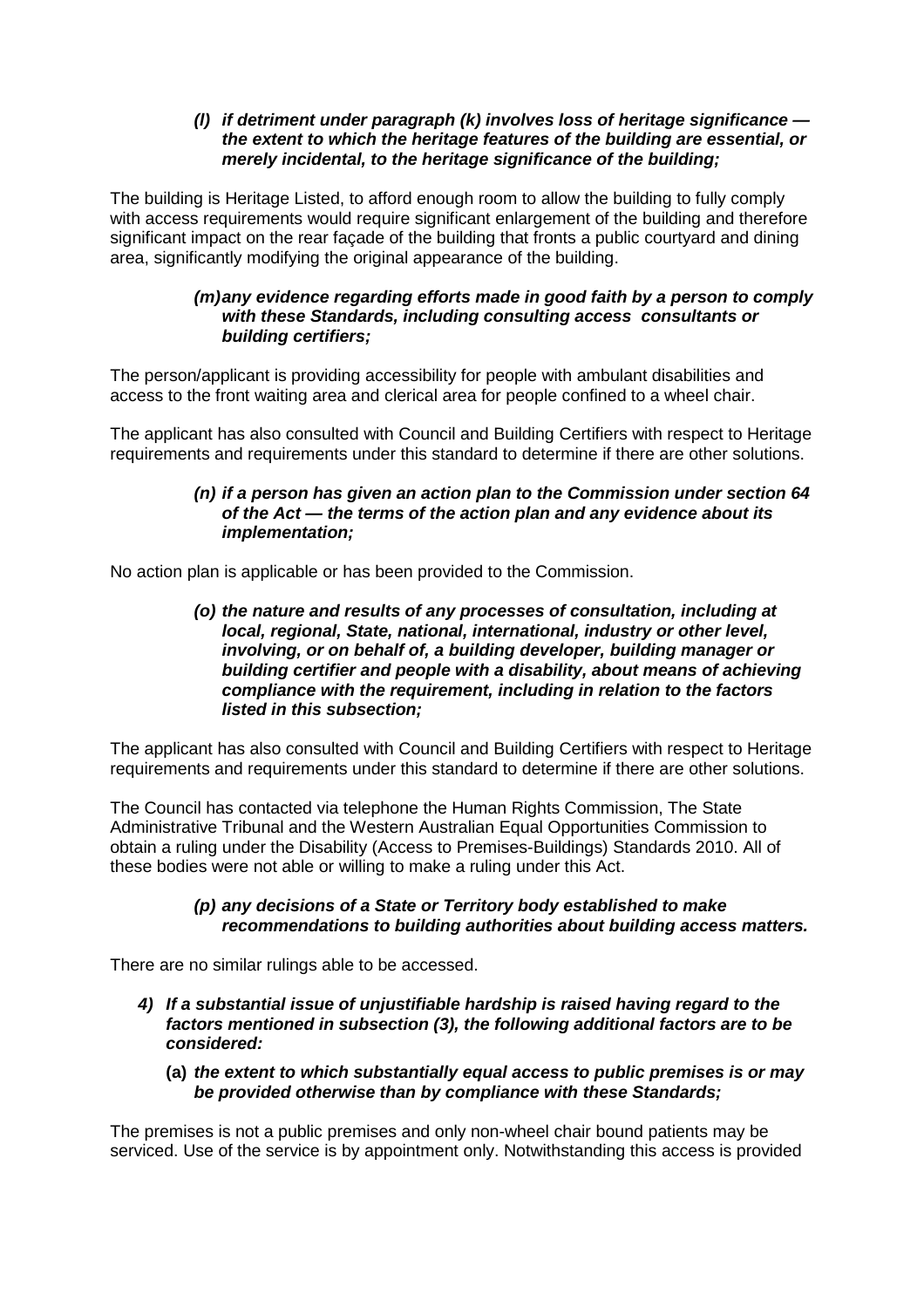to the waiting room and front area where appointments or other arrangements can be made or people directed to fully accessible dental facilities.

#### (b) *any measures undertaken, or to be undertaken, by, on behalf of, or in association with, a person or organisation to ensure substantially equal access.*

The Dentist will have a procedure in place to assist wheel chair bound patients in booking into a facility that provides suitable access and is equipped to handle patients in the event of an emergency as outlined in the letter from the Dental Association WA.

#### 5) *For these Standards, unjustifiable hardship is to be interpreted and applied having due regard to the scope and objects of the Act (in particular the object of removing discrimination as far as possible) and the rights and interests of all relevant parties.*

Access for people with ambulant disabilities is provided.

Full access for people with disabilities is provided to the front waiting area of the surgery allowing people to wait for associates, friends or relatives or enquire for access to dental facilities for people confined to a wheel chair.

### **RECOMMENDATION**

That the Shire approve the exemption and ruling of Unjustifiable Hardship under the Disability Discrimination Act 1992 and the Disability (Access to Premises-Buildings) Standards 2010 subject to the standard and non-standard conditions of approval attached.

#### **ADDENDUM**

#### **Exemptions**

#### **D3.4 Exemptions**

The following areas are not *required* to be *accessible*:

- (a) an area where access would be inappropriate because of the particular purpose for which the area is used.
- (b) an area that would pose a health or safety risk for people with a disability.
- (c) any path of travel providing access only to an area exempted by this clause.
- *"4.1 Unjustifiable hardship*
	- *(1) It is not unlawful for a person to fail to comply with a requirement of these Standards if, and to the extent that, compliance would impose unjustifiable hardship on the person.*
	- *(2) However, compliance is required to the maximum extent not involving unjustifiable hardship.*

*Example - While enlarging a lift may impose unjustifiable hardship, upgrading the lift controls panel to provide braille and tactile buttons may not.*

*(3) In determining whether compliance with a requirement of these Standards would involve unjustifiable hardship, all relevant circumstances of the particular case are to be taken into account, including the following:*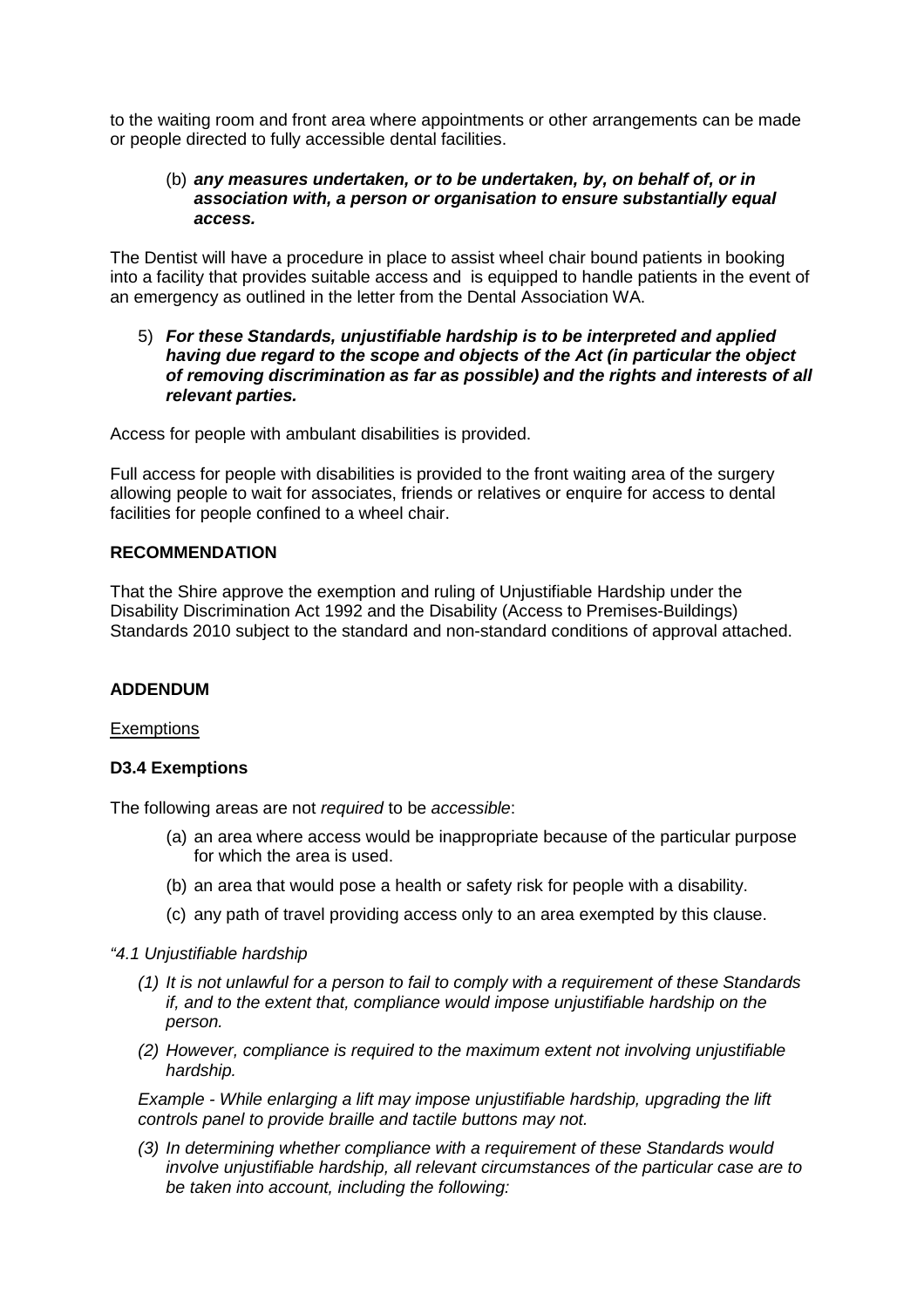- *(a) any additional capital, operating or other costs, or loss of revenue, that would be directly incurred by, or reasonably likely to result from, compliance with the requirement;*
- *(b) any reductions in capital, operating or other costs, or increases in revenue, that would be directly achieved by, or reasonably likely to result from, compliance with the requirement;*
- *(c) the extent to which the construction of the building has or will be financed by government funding;*
- *(d) the extent to which the building:*
	- *(i) is used for public purposes; and*
	- *(ii) has a community function;*
- *(e) the financial position of a person required to comply with these Standards;*
- *(f) any effect that compliance with the requirement is reasonably likely to have on the financial viability of a person required to comply;*
- *(g) any exceptional technical factors (such as the effect of load bearing elements on the structural integrity of the building) or geographic factors (such as gradient or topography), affecting a person's ability to comply with the requirement;*
- *(h) financial, staffing, technical, information and other resources reasonably available to a person required to comply with these Standards, including any grants, tax concessions, subsidies or other external assistance provided or available;*
- *(i) whether the cost of alterations to make a premises accessible is disproportionate to the value of the building, taking into consideration the improved value that would result from the alterations;*
- *(j) benefits reasonably likely to accrue from compliance with these Standards, including benefits to people with a disability, to building users or to other affected persons, or detriment likely to result from non-compliance;*
- *(k) detriment reasonably likely to be suffered by the building developer, building certifier or building manager, or people with a disability or other building users, including in relation to means of access, comfort and convenience, if compliance with these Standards is required;*
- *(l) if detriment under paragraph (k) involves loss of heritage significance the extent to which the heritage features of the building are essential, or merely incidental, to the heritage significance of the building;*
- *(m)any evidence regarding efforts made in good faith by a person to comply with these Standards, including consulting access consultants or building certifiers;*
- *(n) if a person has given an action plan to the Commission under section 64 of the Act — the terms of the action plan and any evidence about its implementation;*
- *(o) the nature and results of any processes of consultation, including at local, regional, State, national, international, industry or other level, involving, or on behalf of, a building developer, building manager or building certifier and people with a disability, about means of achieving compliance with the requirement, including in relation to the factors listed in this subsection;*
- *(p) any decisions of a State or Territory body established to make recommendations to building authorities about building access matters.*
- *(4) If a substantial issue of unjustifiable hardship is raised having regard to the factors mentioned in subsection (3), the following additional factors are to be considered:*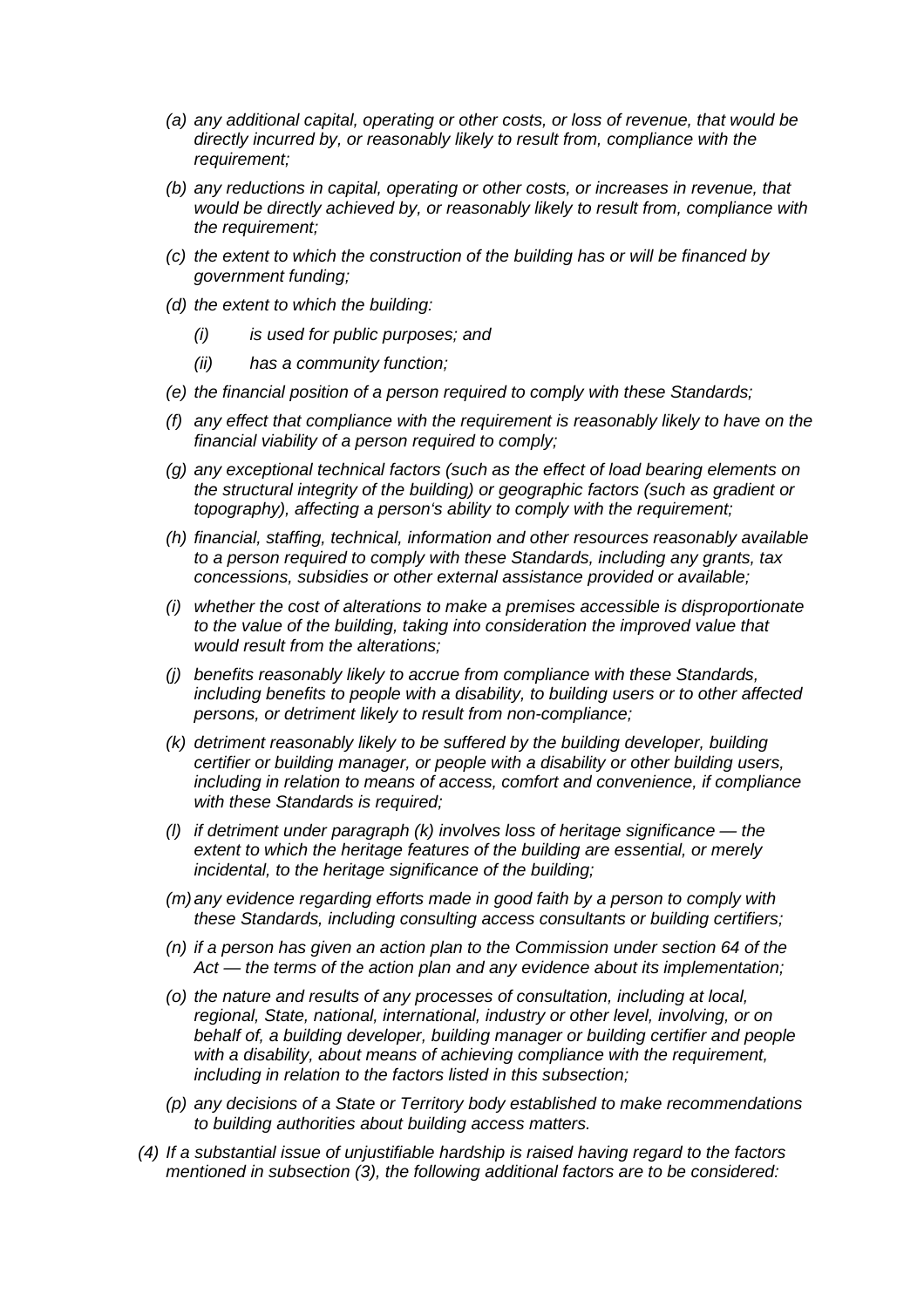- *(a) the extent to which substantially equal access to public premises is or may be provided otherwise than by compliance with these Standards;*
- *(b) any measures undertaken, or to be undertaken, by, on behalf of, or in association with, a person or organisation to ensure substantially equal access.*
- *(5) For these Standards, unjustifiable hardship is to be interpreted and applied having due regard to the scope and objects of the Act (in particular the object of removing discrimination as far as possible) and the rights and interests of all relevant parties.*

At present anyone working within the shops has no access to facilities for people with disabilities within the shop. In providing an ambulatory accessible facility the Dental Surgery is actually increasing accessibility within the existing building to people with a wide range of ambulatory disabilities.

#### New Building Work

- (3) *A building is a new building if:*
	- *(a) it is not a part of a building; and*
	- *(b) either:*
		- *(i) an application for approval for its construction is submitted, on or after 1 May 2011, to the competent authority in the State or Territory where the building is located; or*
		- *(ii) all of the following apply:*
			- *(A) it is constructed for or on behalf of the Crown;*
			- *(B) the construction commences on or after 1 May 2011;*
			- *(C) no application for approval for the construction is submitted, before 1 May 2011, to the competent authority in the State or Territory where the building is located.*

#### **Scope of Standards Part 2 – Section 2.2**

*Disability (Access to Premises — Buildings) Standards 2010*

- (4) *A part of a building is a new part of the building if it is an extension to the building or a modified part of the building about which:*
	- *(a) an application for approval for the building work is submitted, on or after 1 May 2011, to the competent authority in the State or Territory where the building is located; or*
	- *(b) all of the following apply:*
		- *(i) the building work is carried out for or on behalf of the Crown;*
		- *(ii) the building work commences on or after 1 May 2011;*
		- *(iii) no application for approval for the building work is submitted, before 1 May 2011, to the competent authority in the State or Territory where the building is located.*
- *(5) An affected part is:*
	- *(a) the principal pedestrian entrance of an existing building that contains a new part; and*
	- (b) *any part of an existing building, that contains a new part, that is necessary to provide a continuous accessible path of travel from the entrance to the new part.*